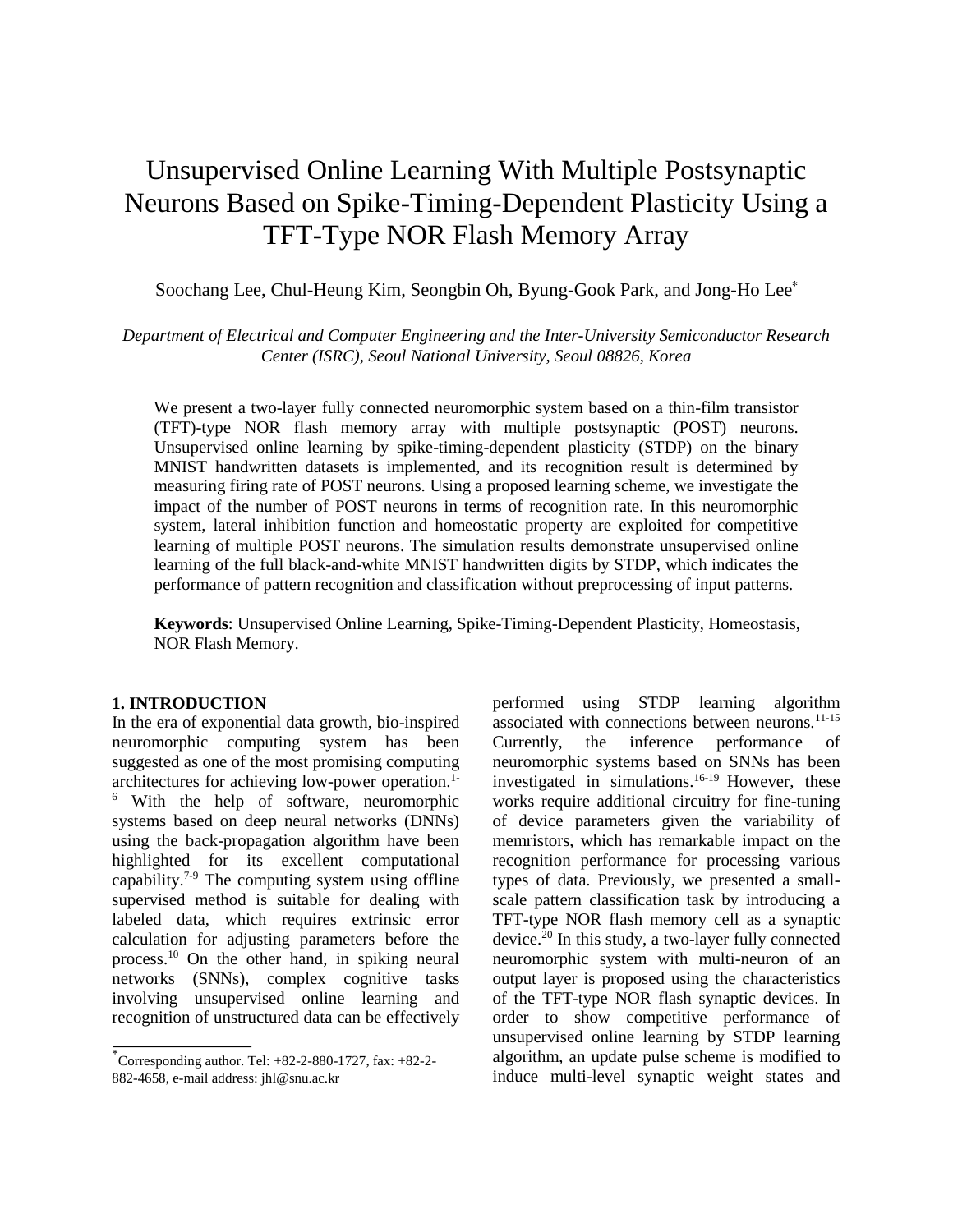

Fig. 1. (a) Schematic 3D array view, (b) crosssectional single cell view, and (c) SEM crosssectional image of a TFT-type NOR flash memory synaptic device.

improve linearity of conductance response. Furthermore, homeostatic property of multiple POST neurons has been exploited to classify the full binary MNIST dataset in an unsupervised manner.<sup>16</sup>

### **2. SPIKING NEURAL NETWORK USING NOR FLASH MEMORY**

Fig. 1(a) and (b) show schematic 3D array view and cross-sectional single cell view of a TFT-type NOR flash memory synaptic device, respectively. The crossbar synaptic array in which word line (WL) and bit line (BL) represent the control gate and the drain, respectively, is advantageous for scaling of synaptic devices. As shown in Fig. 1(b), a half-covered  $n^+$  poly-Si floating gate (FG) between a cross-point of the WL and the source line serves as a charge storage layer. The amount and polarity of the charge stored can be controlled by adjusting bias conditions of the WL and the source line. Fig. 1(c) shows the fabricated TFTtype NOR flash memory synaptic device in our previous work.<sup>20</sup> The synapse-like nature of the



Fig. 2. Schematic diagram of a two-layer unsupervised neuromorphic system with a TFTtype NOR flash memory arrays and a neuron circuit

crossbar NOR flash memory arrays is due to the fact that input pulses applied to each PRE neuron reflect the memory state of each cell as a current and are summed up at the BL.

Fig. 2 introduces the whole neuromorphic system using a TFT-type NOR flash memory synaptic array. In order to implement computational tasks by STDP learning rule, the system is largely divided into three components: synaptic arrays, integrate-and-fire POST neuron circuits, and spike generators. As PRE input pulses are applied into WLs, the current through each synapse is fed into the POST neurons via a current mirror circuit. When the membrane potential exceeds a threshold of the POST neuron, a pulse from the spike generator based on the neuronal firing is transmitted to other neurons. The connectivity of POST neurons leads to competitive learning with lateral inhibition in the network. Homeostatic property is also implemented for balancing neural activity of POST neurons in the output layer. Concurrently, by presenting a feedback pulse of the POST neuron to the source line of the synaptic array, a synaptic weight update based on STDP learning algorithm can be implemented in dependence on the timing difference between input and output spikes. Fig. 3 (a) represents a pulse scheme of PRE and POST neurons for selective updating in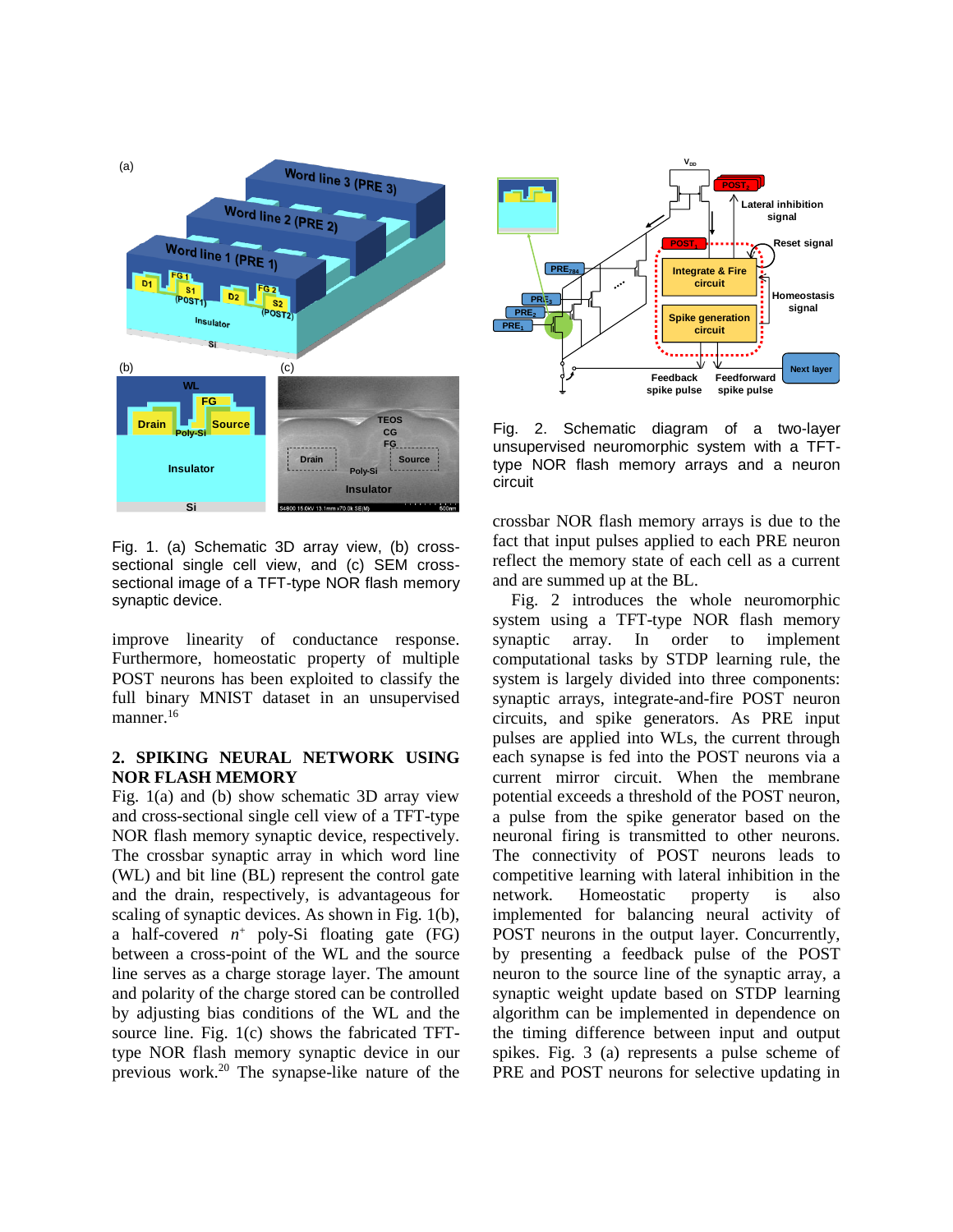

Fig. 3. (a) Pulse scheme of PRE (feedforward input) and POST (feedback output) neurons for STDP learning rule. (b) Simplified STDP curve.

accordance with overlapping voltage between PRE  $(X_{pre} = V_G)$  and POST  $(X_{post} = V_S)$  neurons. As a POST neuron is fired, the weights of synapses contributing to the spike are potentiated in erase condition ( $X_{pre} = -3$  V,  $X_{post} = V_{post,+}$ ) by



Fig. 4. (a) Measured LTP/LTD characteristics using proposed pulse scheme. (b) LTD characteristics using three different pulse schemes.

applying a POST feedback pulse to the common source line, which corresponds to the so-called long-term potentiation (LTP). The weights of the others are depressed in program condition  $(X<sub>pre</sub> =$ 0 V,  $X_{\text{post}} = V_{\text{post}}$ .  $\rightarrow$  by the POST feedback pulse, which corresponds to the so-called long-term depression (LTD) in the STDP learning rule. Accordingly, the simplified STDP characteristic is illustrated as shown in Fig. 3(b). The weight change of LTP and LTD are varied with the conductance states of synapses.

Fig. 4(a) shows measured LTP/LTD characteristics of a synaptic device. Specifically, as shown in Fig. 4(b), the LTD characteristic was investigated in three cases to avoid an abrupt LTD characteristic, which degrades accuracy in our previous work.<sup>20</sup> By modulating the amplitude of negative voltage of feedback POST pulse in case 3 of Fig. 4(b), not only multilevel conductance states were achieved, especially in high level range of weights, but also dynamic range was retained. The conductance behaviors using the condition of the case 3, which indicates high linearity compared with other cases, were maintained for three times of cycles consisting of 50 repeated potentiation pulses ( $X_{pre}$  = −3 V,  $X_{post}$ = 5 V) followed by 300 repeated depression pulses ( $X_{pre}$  = 0 V,  $X_{post}$  = −4.8 V).

#### **3. UNSUPERVISED ONLINE LEARNING**

To evaluate cognitive performance in the SNNbased system, unsupervised online learning with **0 200 400 600 800 1000** multiple POST neurons by STDP on full binary MNIST datasets was investigated. The system level pattern learning simulation was performed by the software MATLAB using the measured characteristics of a TFT-type NOR flash memory cell in Fig. 4(a). A fully connected two-layer neuromorphic system based on SNN was designed as in Fig. 5(a). The overall training and recognition processes used in simulations are introduced as illustrated in Fig. 5(b). When a POST neuron fires during the learning, the **0 50 100 150 200 250 300** membrane potentials of all POST are reset by a lateral inhibition mechanism, preventing firing of other POST neurons. In order to ensure balanced use of output neurons, homeostatic property is proposed. Each POST neuron has an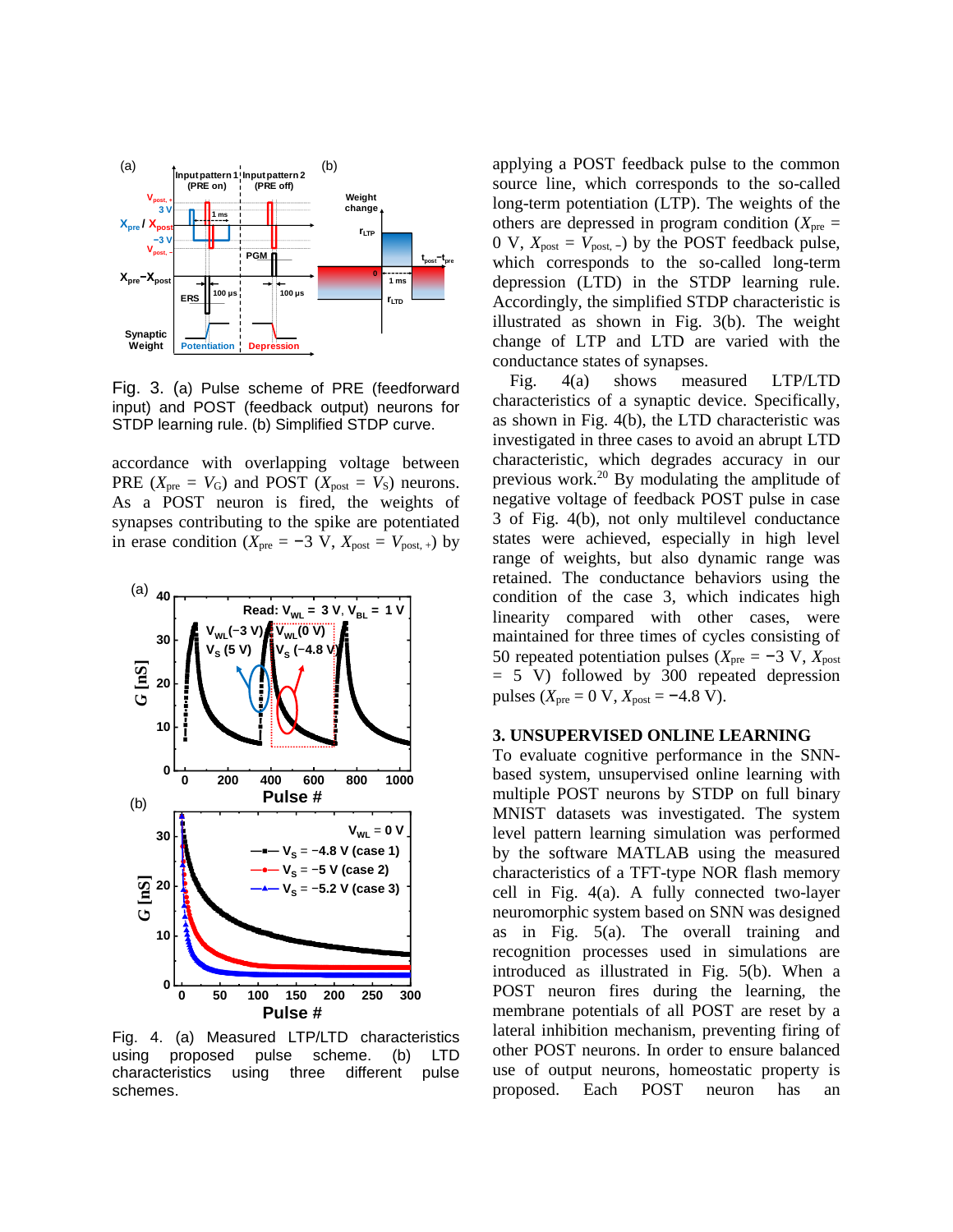

Fig. 5. (a) Schematic illustration of a fully connected two-layer system with a 28×28 PRE layer and a multi-neuron output layer. (b) Flowchart of pattern learning and recognition process.

exponentially decaying threshold voltage, which is increased as POST neurons fire. <sup>16</sup> In this simulation, 60,000 training examples of full binary MNIST datasets are presented during the training in a feed-forward manner. At the end stage of the learning process, a digit class of a POST neuron is determined by a highly responsive pattern in each POST neuron for the last 10,000 input examples. In the recognition process, all steps of the learning process are excluded except for integrate-and-fire process. 10,000 test examples are used for measuring firing rate of POST neurons and testing how the predicted class of patterns matches the most responsive pattern in the recognition step.

Fig. 6 shows simulation results of unsupervised online learning on MNIST data using 20 POST neurons with homeostatic property. Without the homeostasis, some POST neurons dominate the responses to test patterns and prevent other output neurons from reacting to other input patterns by the lateral inhibition of reactive neurons, which



Fig. 6. Simulation results of unsupervised online learning using 20 POST neurons (a) without and (b) with homeostatic property.

accordingly deactivates some other POST neurons. Most neurons are available in the learning process with the help of the homeostatic property, which leads to improvement of classification in neuromorphic systems using multiple POST neurons. Although this approach requires careful choice of the target POST firing rate, pattern classification with the adaptive threshold improves in comparison to the case without homeostasis. Fig. 7 shows average confusion matrix over 10 digit patterns of the MNIST test set in three different cases mentioned in Fig. 4(b). A smooth depression behavior in case 3 is advantageous compared to an abrupt behavior of other cases. During learning process, when a POST neuron is fired by a pattern input different from the previously learned pattern, the more



Fig. 7. Confusion matrix of pattern classification results based on three different cases of pulse schemes (Fig. 4(b)) using 20 POST neurons.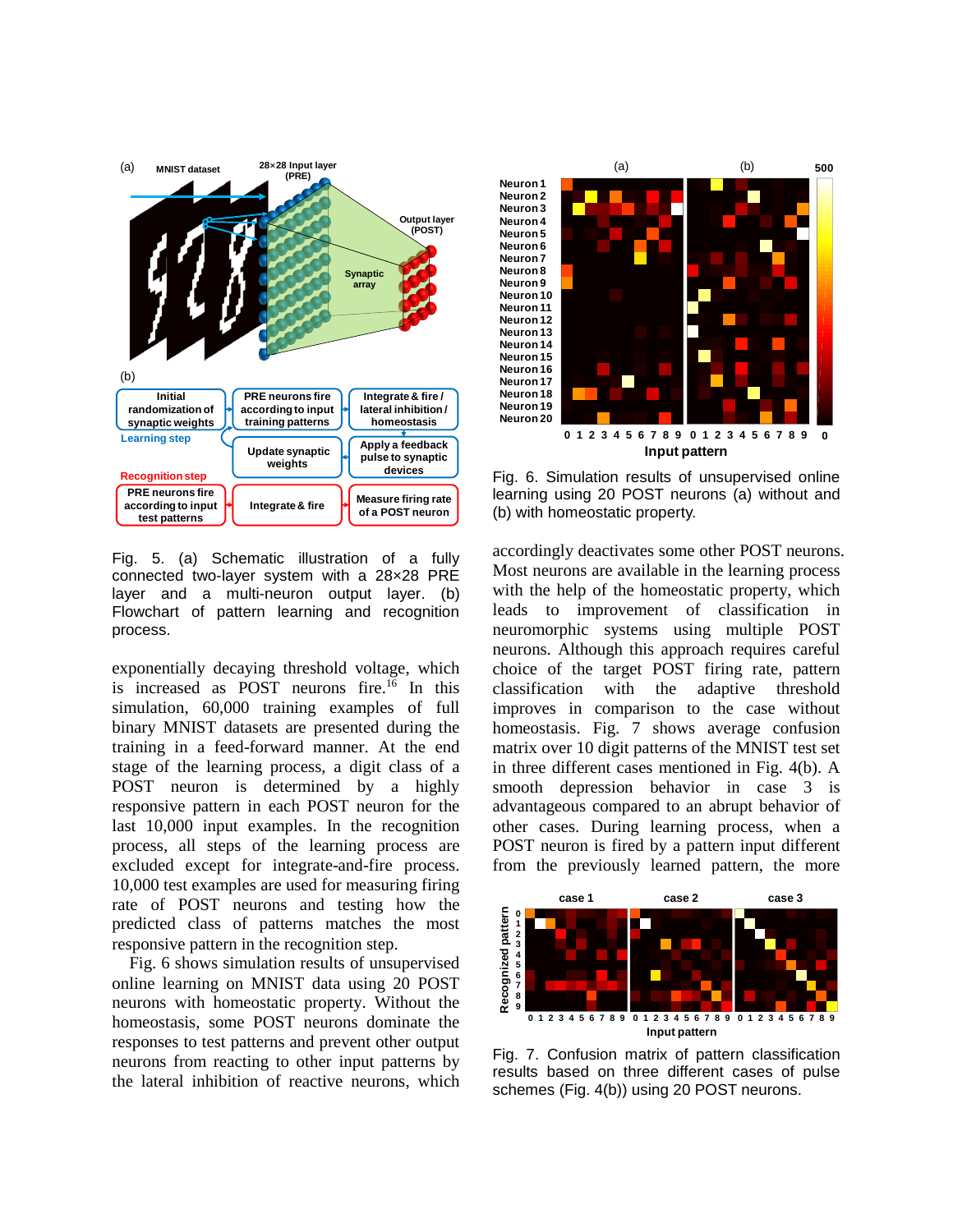abrupt the weight update behavior, the easier it is to lose the previous information. In addition, it can be inferred that multi-level states lead to precise learning performance.<sup>9, 21</sup> Fig. 8(a) shows that the larger the output neuron layer, the more types of MNIST patterns can be distinguished, which leads to improvement of the classification performance. As the size of output layer increases, a variation of the recognition rate according to randomly distributed data also decreases. The confusion matrix was also investigated as shown in Fig. 8(b). It is clearly seen that correct classification is achieved by using multi-neuron POST layer whereas some recognition results indicate misclassified examples such as 4 and 9, and 3 and 5, which can be confused to distinguish



Fig. 8. (a) Recognition rates of proposed SNN for unsupervised online learning. (b) Confusion matrix of the full binary MNIST pattern classification results using a multi-neuron output layer. (c) Synaptic weights after unsupervised online learning with 100 POST neurons.

by their similarity. Using the proposed neuromorphic system and simple learning mechanism, recognition performance of unsupervised learning algorithm was achieved up to 82% for 100 POST neurons, but there is room for improvement, e.g., increasing the number of neuron layers and optimizing the size of each neuron layer in deep multi-layer systems.

## **4. CONCLUSION**

In this paper, we have proposed biologically plausible SNN-based neuromorphic system using a TFT-type NOR flash memory synaptic array with multiple POST neurons. To improve the linearity in weight update, a pulse scheme was investigated and modulated by adjusting program pulse for high classification accuracy of SNNbased system. Unsupervised online learning on a full binary MNIST datasets based on STDP was successfully performed by the system level simulation. Lateral inhibition and homeostasis functions were exploited for competitive learning and uniform response of multiple POST neurons. <sup>75</sup>  $\mathbb{P}\left[\begin{array}{ccc} 1 & 1 \\ 1 & 1 \end{array}\right]$  POST neurons in terms of recognition rate. These **65** I results support a TFT-type NOR flash memory array as a real-time hardware for unsupervised **<sup>20</sup> <sup>20</sup> <sup>40</sup> <sup>60</sup> <sup>80</sup> <sup>100</sup>** # **POST neurons** data classification.

> **Acknowledgment:** This research was supported by the MOTIE (Ministry of Trade, Industry & Energy) (10080583) and KSRC (Korea Semiconductor Research Consortium) support program for the development of the future semiconductor device, and the Brain Korea 21 Plus Project in 2018.

#### **References and Notes**

- 1. C. Mead, *Proc. IEEE*, 78, 10 (**1963**).
- 2. D. Kuzum, S. Yu, and H. S. P. Wong, *Nanotechnology*, 24, 38 (**2013**).
- 3. P. A. Merolla, J. V. Arthur, R. Alvarez-Icaza, A. S. Cassidy, J. Sawada, F. Akopyan, B. L. Jackson, N. Imam, C. Guo, Y. Nakamura, B. Brezzo, I. Vo, S. K. Esser, R. Appuswamy, B. Taba, A. Amir, M. D. Flickner, W. P. Risk, R.